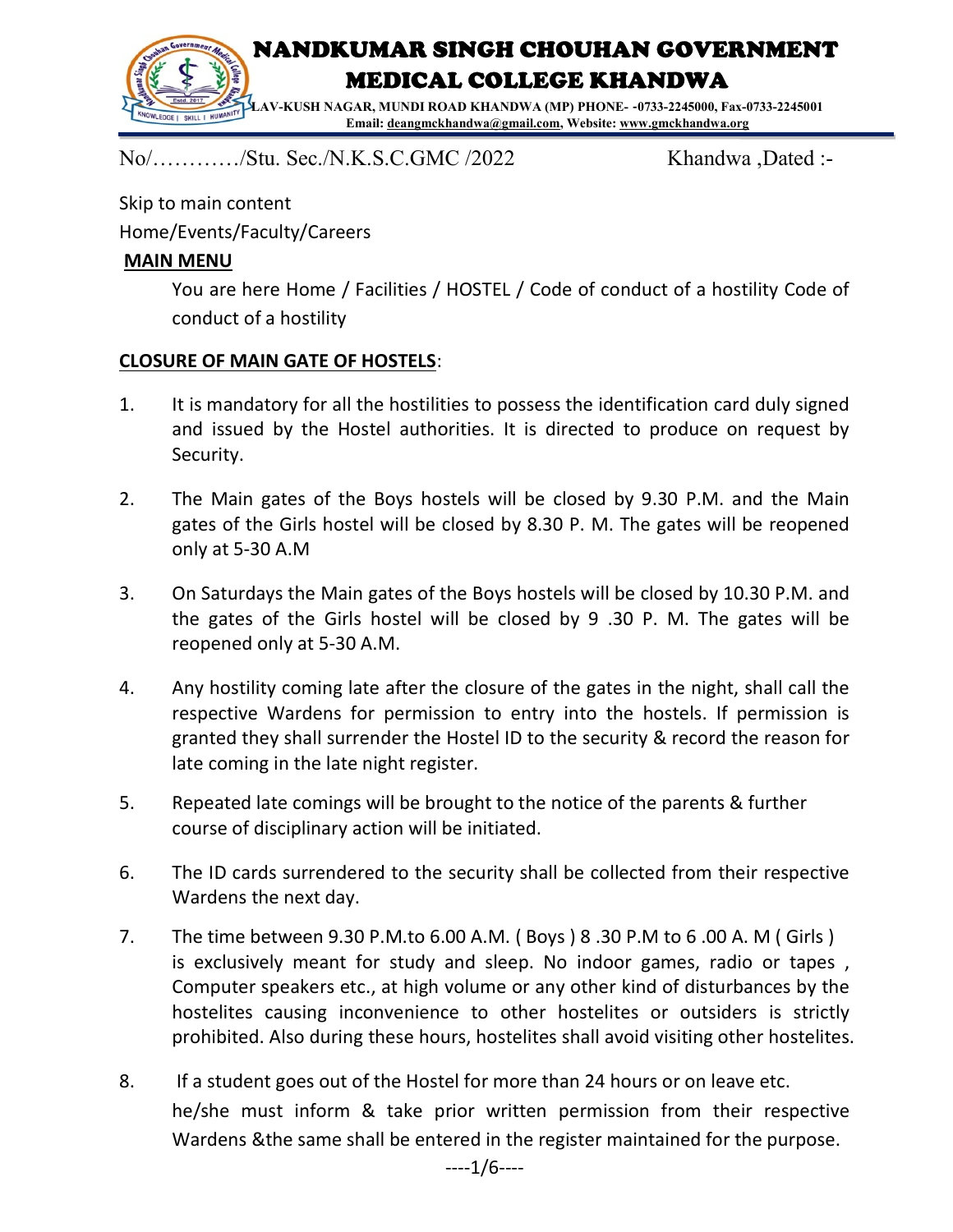9. The hostelites must compulsorily sign in the attendance register brought to their room, by the security, after closure of main gates.

## VISITORS ENTRY :

- 10. No hostelite shall permit any outsider in the room, The visitors or guests are permitted only during day time upto the visitors lounge inside the hostel (only to meet such hostelite) with the permission of their respective wardens.
- 11. The visit of boy students to the girls Hostel and vice versa is prohibited.
- 12. Visitors are not permitted in the common areas of the hostels like Gym, TV lounge, indoor games area, Bathroom, Toilet etc., Any visitor found inside the hostels after 6.00 P.M. shall be sent out by the security and the hostelite permitting such unauthorized guest will be penalised.
- 13. The parents/guardian or any family member of a hostelite may be permitted by the Warden/secretary in the rooms of the hostelite, upto one hour when request is made in advance by the concerned hostelite. Security shall make a note of such entries in the register provided for the said purpose.

# T.V. ROOM TIMINGS :

- 1. The T.V. Lounge/ T.T. Room will be locked at 11.00 P.M. except when permitted by the wardens on special occasions.
- 2. Except hostelites no outsiders are allowed inside the TV room. Any hostelites found responsible for bringing any outsiders inside the hostels, suitable action will be initiated immediately. The same will be informed to their parents.

# CODE OF CONDUCT.

- 1. All hostilities should ensure that the common areas in the hostel complex or common areas around the floor of the hostel always remain vacant and not obstructed or hindered in any manner.
- 2. No commercial or any other activity shall be permitted in the hostels in the covered or open areas of the premises.
- 3. It is prohibited to throw garbage, trash or any other things outside the hostel through the windows/balconies. All such waste materials shall be dropped separately in the dustbins kept at the corners of all the wings of the hostels. The housekeeping staff engaged by the hostel collects garbage every day and ispose the same.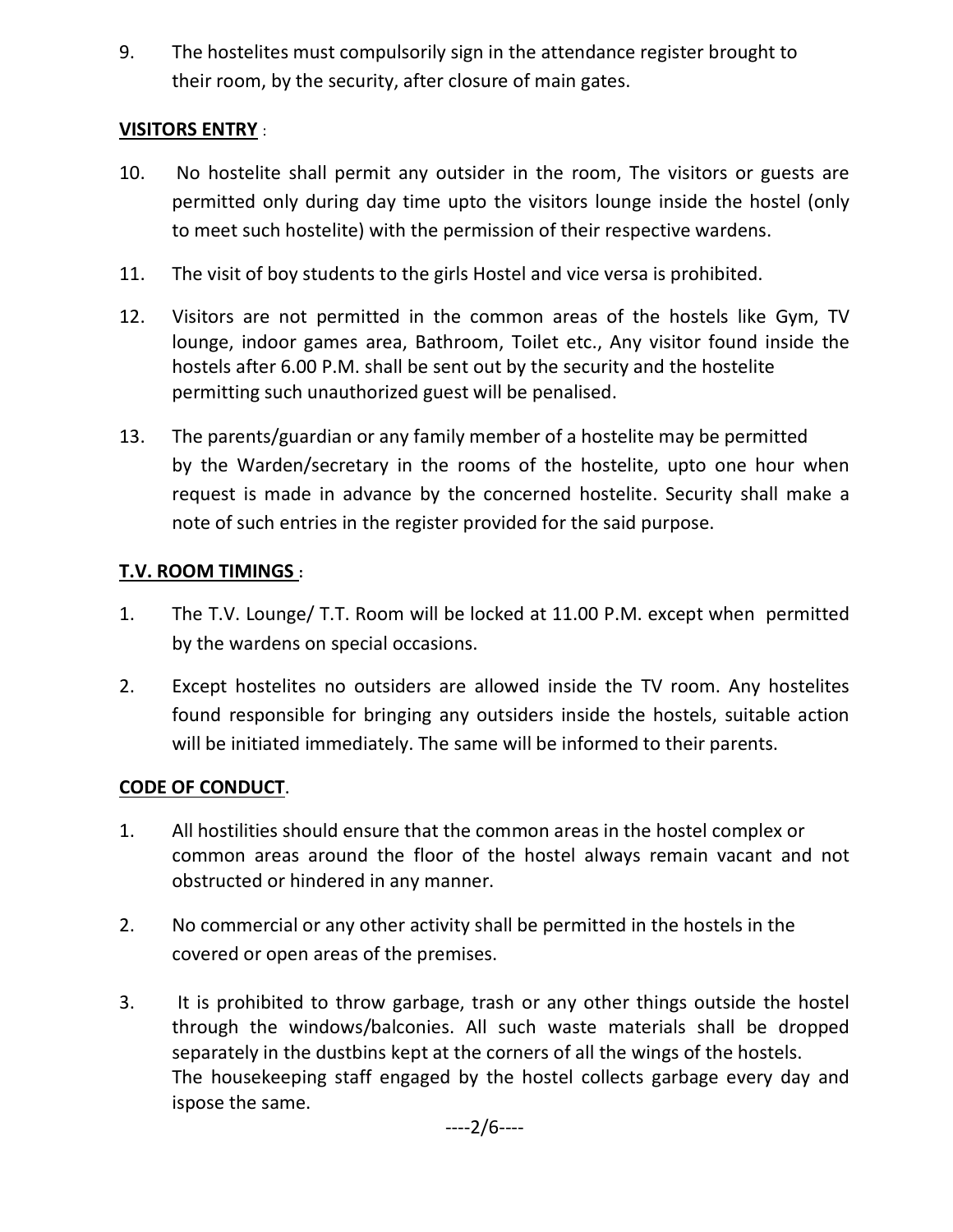- 4. Playing of Football, Cricket and such other games which may cause damage to glass panels and properties, damage to vehicles and which may cause injury to any person is strictly prohibited in common or covered areas inside the premises.
- 5. The hostelites of one block should not enter into the premises of other hostel block without prior permission of the Warden/Secretary. In case of students residing in International Hostel, boys entering the ground and First Floor are prohibited. Likewise the girls entering the second, third and fourth floor is prohibited.
- 6. Hostelites are required to avoid singing aloud, shouting and making any type of noise likely to distract the attention of those who may be at their books or the neighbors or visitors.
- 7. Protection of the hostel property is also the responsibility of the inmates. The hostelites are responsible to safeguard the materials of gymnasium, news papers and periodicals, sports goods, Water purifiers, coolers, telephones, computer equipment, T.V. or any other property of the hostel.
- 8. The Hostelits are not permitted to convene meetings to attempt signature campaigns of any sort in the hostel.
- 9. Every room is provided with internet connectivity, unauthorized access to internet will lead to seizure of their computer/laptops.
- 10. Hostelites should strictly observe the normal rules of morality, conduct and behavior in their daily life and should not indulge in any activity unbecoming of students of this hostel. Violation of the rules & regulations will be informed to their parents, Secretary, respective H.O.D.s & the Principal.

## USE OF LIFTS:

- 1. Maximum of 8 persons are permitted to use each lift at a time.
- 2. Lifts are only for carrying personnel with small luggage. Carrying weights more than the permissible limit is not permitted.
- 3. Damaging the switches & other accessories pertaining to lifts are prohibited.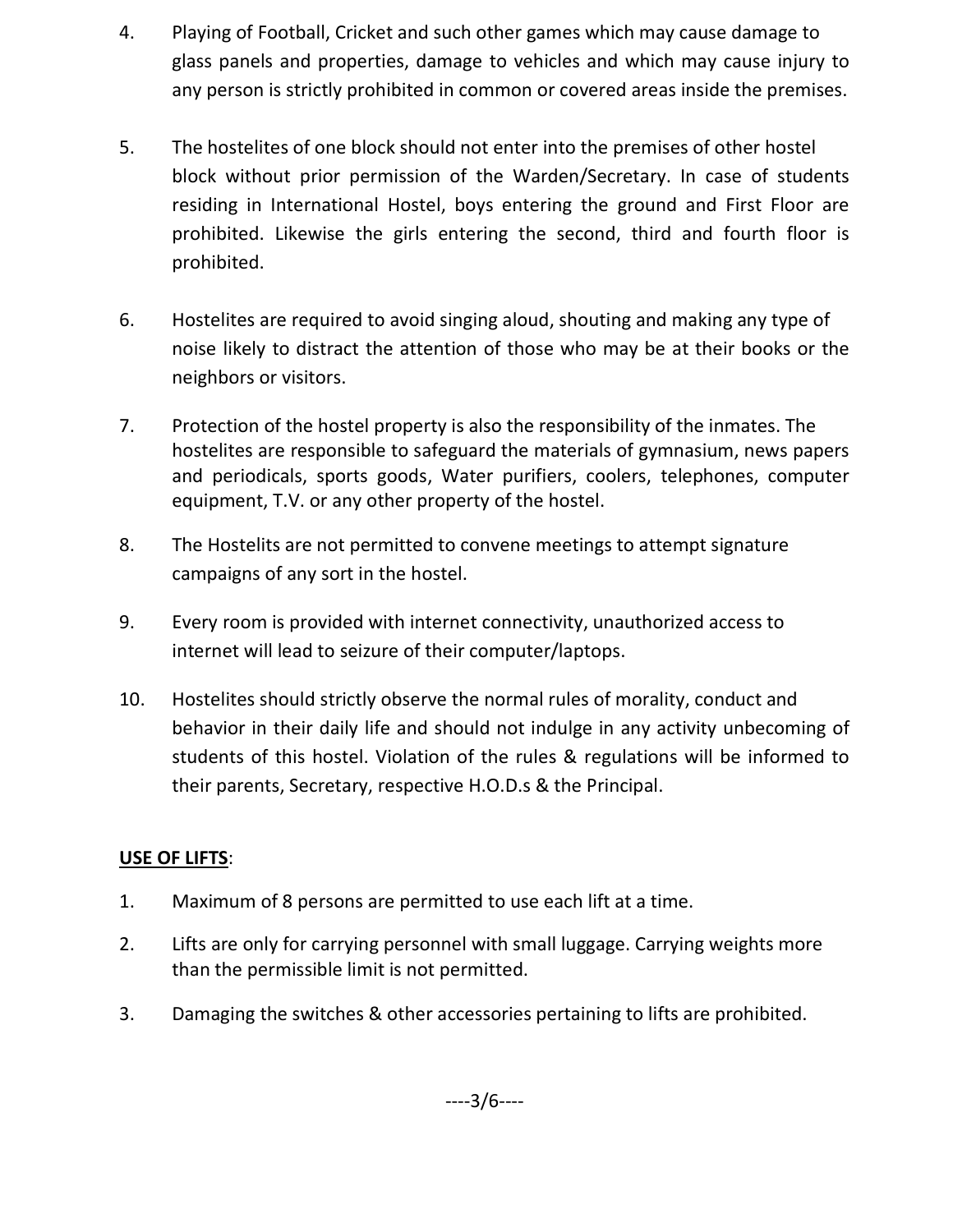### ACTIVITIES BANNED / FORBIDDEN IN THE HOSTELS:

- 4. Indulging in ragging or interference of any other kind is strictly prohibited. Any violation of this rule entails expulsion from the Hostel and action will be taken as per law. When a student is expelled from the hostels, such students shall not be entitled for any refunds from the hostel/mess.
- 5. Hostelites are not permitted to celebrate birthday parties or any festivals inside the hostel buildings.
- 6. They are barred from handling, tampering, fiddling with any equipment, scribbling on walls or displaying obscene & vulgar pictures or paintings, bursting of crackers are forbidden and are liable for disciplinary action.
- 7. Smoking, consumption of alcoholic beverages or intoxicated drugs, playing cards or any kind of gambling, keeping of any dangerous drugs or weapons, performing experiments in the hostels, shouting or causing any kind of disturbances inside or outside the hostel premises are strictly prohibited. Similarly no pets are allowed to be kept in the hostel premises. The Security is authorized to check the bags of any student at any time for prohibited materials, in case of a doubt.
- 8. Students shall not enter the Hostel premises in intoxicated state and should not possess such materials. Depending on the case, the Management reserves the right to take direct disciplinary action, mounting to even expulsion to short notice from the hostel.

## PARKING INSIDE THE HOSTELS:

- 1. Parking of four wheelers is banned in the hostel. Only two Wheelers are permitted to be parked in the parking area only.
- 2. Visitors or outsiders vehicles are not allowed inside the hostels.
- 3. The hostelites shall inform the Warden about the purchase of a vehicle (two wheelers only) & affixing the hostel stickers on their two wheelers. The stickers will be issued by the hostel supervisor on production of a Xerox copy of their R.C. Book.
- 4. Hostelites should park the vehicles in the parking slots of their respective blocks. The common areas either open or covered shall remain clear, unhindered and unoccupied.

----4/6----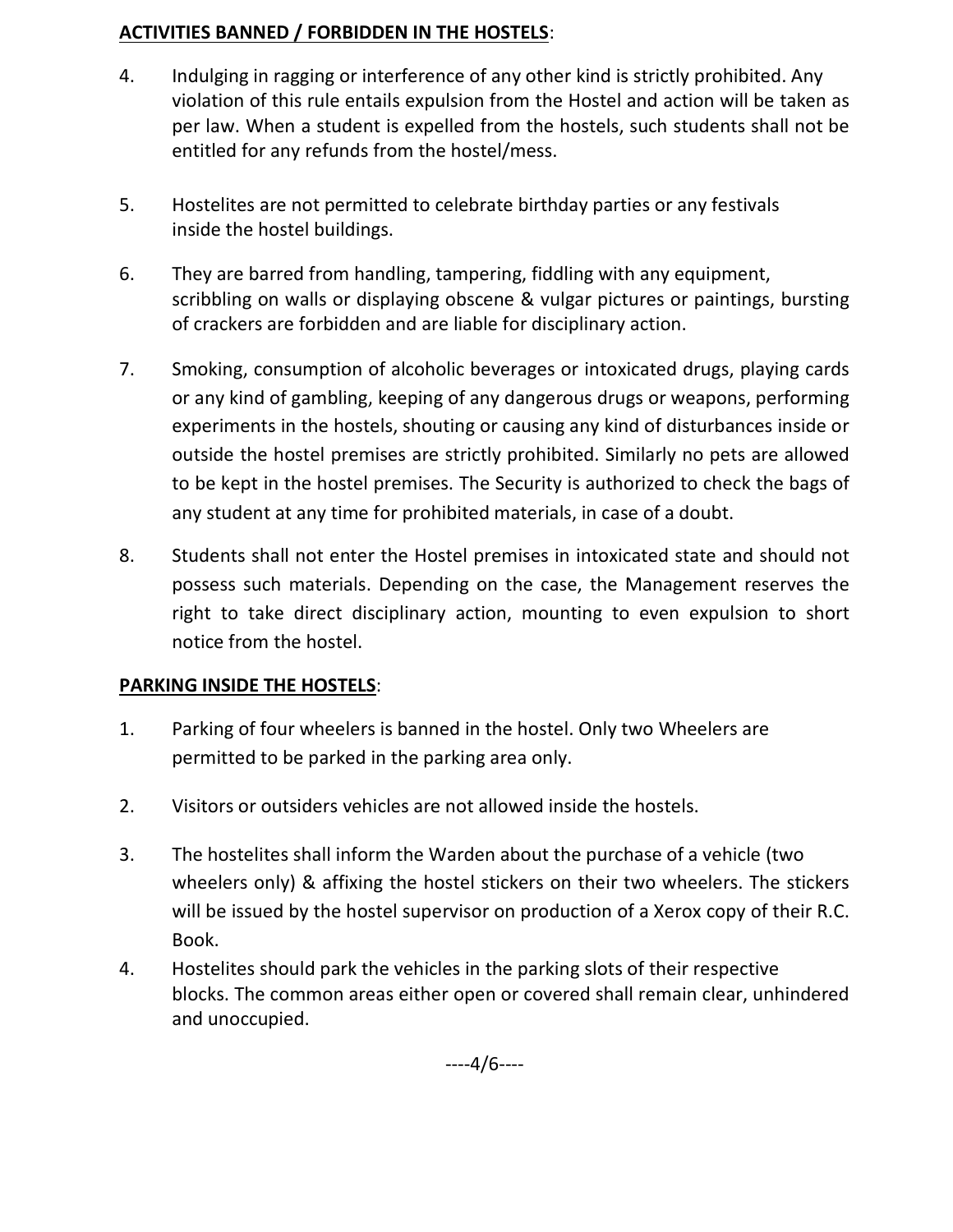- 5. Hostel authorities will not take any responsibility for the damage or loss of any Motor Vehicles or parts of Motor vehicles.
- 6. Hostelites should ensure slow movement of vehicles to avoid any accident in the hostel premises.

### USE OF APPLIANCES

- 7. The use of electrical appliances such as immersion heaters, electric stove / heaters / electric irons are forbidden in any of the rooms allotted the residence. Private cooking in the Hostels / students rooms is strictly forbidden. Such appliances, if found will be confiscated and a fine will be imposed.
- 8. The use of Audio systems which may cause inconvenience to other occupants are not allowed. The use of personal TV, VCR and VCD/DVD is prohibited. The students should not hire objectionable CDs from outside.
- 9. When the students go out of their rooms they should switch off all the Fans, lights, PC etc., and keep it locked (at all times).Violation will attract suitable penalty and punishment by the authorities.

### COLLECTIVE RESPONSIBILITIES :

- 10. General damages to the Hostel property will be the collective responsibility of all the Hostelites and they will be required to make good of such damage, if the students who caused the damage could not be identified.
- 11. Hostelites should not indulge in practices / activities, which may endanger their own personal safety as well as others.
- 12. Hostelites are required to obey all traffic rules inside the Hostel campus.
- 13. Hostelites are duty bound to report to the concern wardens, in case they notice any unwanted incidents or undesirable activity going on in the hostel or on the campus.
- 14. Hostelites are required to park their two wheelers in the space provided for them in an orderly manner by putting the main stand only.
- 15. Hostelites should not arrange any functions or meetings within the hostel or outside or within the campus without specific permission of concern authorities.
- 16. Hostelites should not arrange/ participate for any picnic, excursions, trekking and parties outside.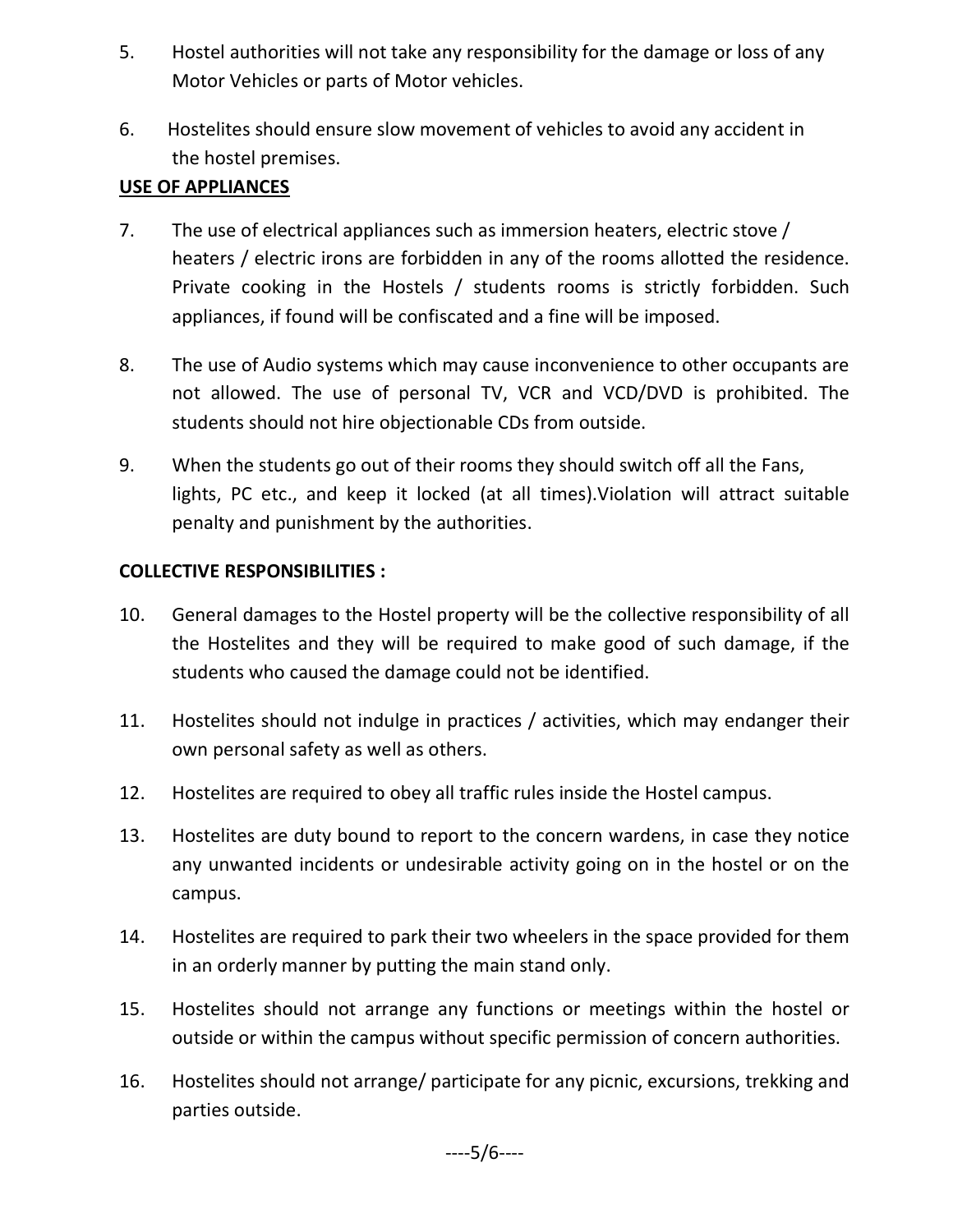- 17. Hostelites are required to be conscious of the environment in which they live by keeping it clean, healthy and presentable. Hostelites should not throw litter indiscriminately and should not use non-bio-degradable items, such as plastics materials.
- 18. The hostilities are responsible for the safe keeping of their personal belongings. They are advised to keep under lock (preferably a branded one) all valuable items such as laptop, mobile phones, etc. and lock the room even when they move out for a small interval of time.

## QUICK LINKS

AICTE Approvals/Disclosures

Affiliation from University

GIAN

Rules and Regulations

Internal Quality Assurance Cell(IQAC)

NIRF

First Year Syllabus 2019-20 onwards

Campus Information Booklet Academic year 2019-20

QUICK LINKS

BMSCE Alumni

Industry Collaborations

Scholarships

Anti ragging

Calendar of Events

Read More...

Copyright 2017-BMS College of Engineering. Managed by BMSCE.

Made by : Indglobal Digital Private Limited

----6/6----